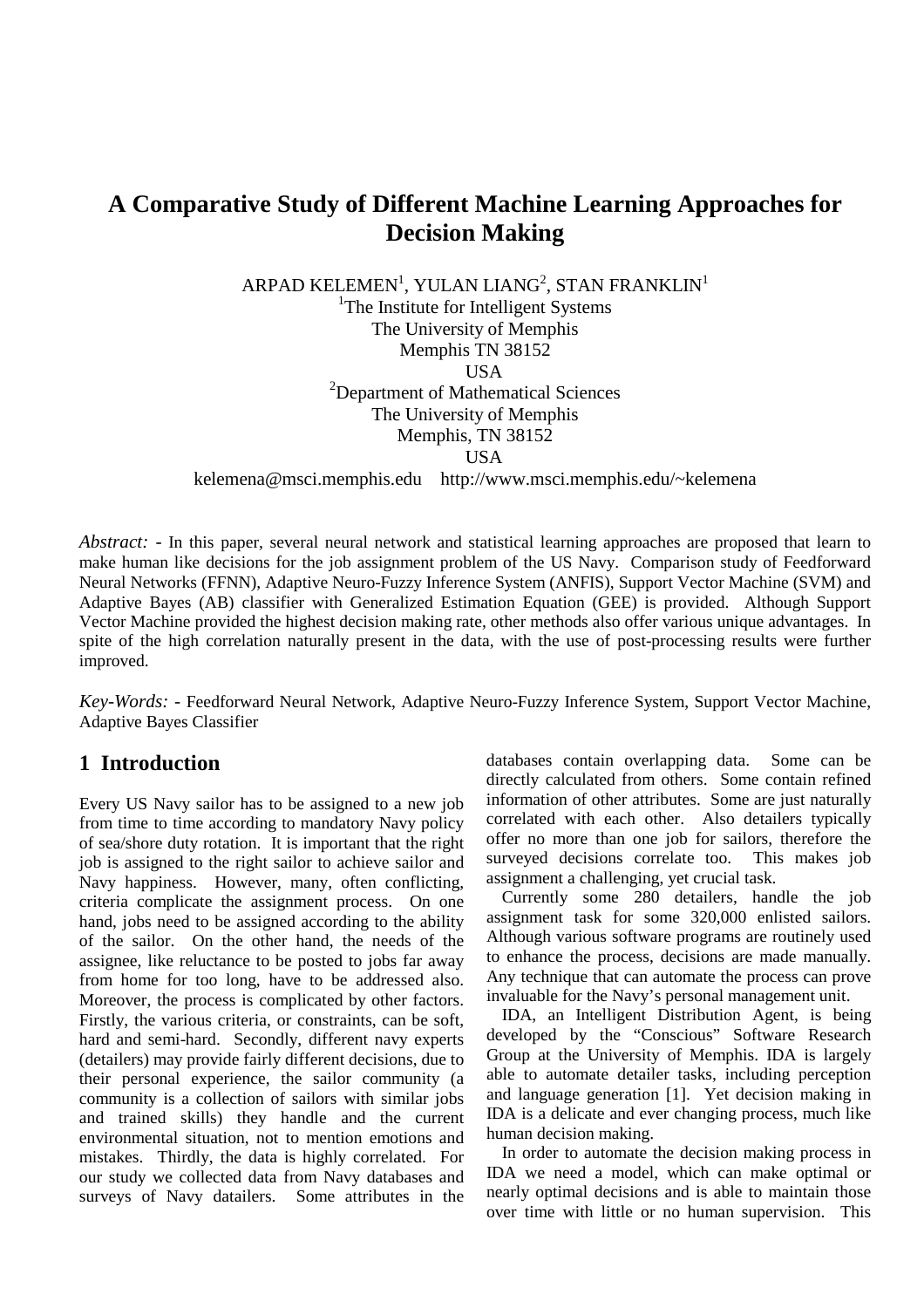requires adaptation to environmental changes (such as economic changes, Navy policy changes, wartime/peacetime changes etc.) including unseen situations. With periodic use of data coming from human detailers, the agent may learn to make better and up to date human-like decisions, which follow environmental changes with some delay. Moreover IDA could also learn to make better decisions through online experience with sailors. However, to test the efficiency of the latter, we need to measure Navy and sailor satisfaction, rather than the percentage of decisions that agree with the detailer provided data.

To obtain good results appropriate data acquisition, preprocessing, and suitable model selection are critical. With certain post-processing we may also further improve model performance. In this paper, various types of neural networks, neuro-fuzzy systems and modern statistical models that learn detailer-like decisions are explored and compared.

In Section 2 we describe how the data was acquired and preprocessed. In Section 3 we discuss several different approaches for decision making: Feedforward Neural Networks, Adaptive Neuro-Fuzzy Inference System, Support Vector Machine and Adaptive Bayes Classifier with Generalized Estimation Equation. Comparison study is provided in section 4 and concluding remarks with future directions in section 5.

## **2 Data Acquisition and Preprocessing**

The data was extracted from the US Navy's Assignment Policy Management System's job and sailor databases. Output data (decisions) were acquired from a Navy detailer in the form of Boolean answers for each match (1 for jobs to be offered, 0 for the rest). For the study one particular community, the Aviation Support Equipment Technicians community was chosen. The databases contained 467 sailors and 167 possible jobs for them. From the more than 100 attributes in each database only those were selected which are most important for the decision making process: eighteen attributes from the sailor database and six from the job database. Various hard constraints (constraints which have to be satisfied) were applied to these attributes complying with Navy policies.

The 1277 matches that passed the hard constraints were inserted into a new database. Every sailor along with all his possible jobs satisfying the hard constraints were assigned to a unique group that is called group ID. This is important because the outputs (decisions given by detailers) were highly correlated: there was typically no more than one job offered to each sailor.

Apart from the hard constraints, there are also soft constraints that need to be satisfied as closely as possible. Soft constraints are designed to increase sailor happiness and to satisfy those Navy policies that are not hard. Each constraint is represented by a function  $(f_i)$  with range [0,1], with 1 being the optimal value. The functions were defined and normalized earlier through information given by Navy detailers. The function values served as inputs to the neural networks and other models.

The data was presented to a detailer, who was asked to make decisions (offer jobs) based on the following four widely used soft constraints:

• Job Priority Match: The higher the job priority, the more important it is to fill the job  $(f_1)$ 

Sailor Location Preference Match: It is better to send a sailor to a place he/she wants to go  $(f_2)$ 

Paygrade match: The sailor's paygrade should exactly match the job's required paygrade  $(f_3)$ 

• Geographic Location Match: Certain moves are more preferable for the Navy than others  $(f_4)$ 

Note that decisions were made sequentially and independently. This simulates the typical task a detailer normally faces: offer a job or jobs to a given sailor at the given time from a given list of possible jobs.

## **3 Methods**

## **3.1 Feedforward Neural Network**

### **3.1.1 Generalized Linear Model (GLM) with logistic link function**

One simple case of FFNN topology is one input layer and one output layer with logsigmoid function [5]. This is equivalent to the Generalized Linear Model with logistic function, which can be used to evaluate the relative importance of functions  $f_1, \ldots, f_4$  and the conditional probability of the occurrence of the job to be offered.

$$
\hat{y} = P(decision = 1 | w) = g(w^T f)
$$
 (1)

where g uses a logistic link function, w is a column vector of weights to be estimated, and f is a column vector of inputs " $f_1$ ,..., $f_4$ ".

The coefficients for  $f_1, \ldots, f_4$  can be learned using FFNN with the quasi-Newton method [4]. The classification of decisions can be achieved through the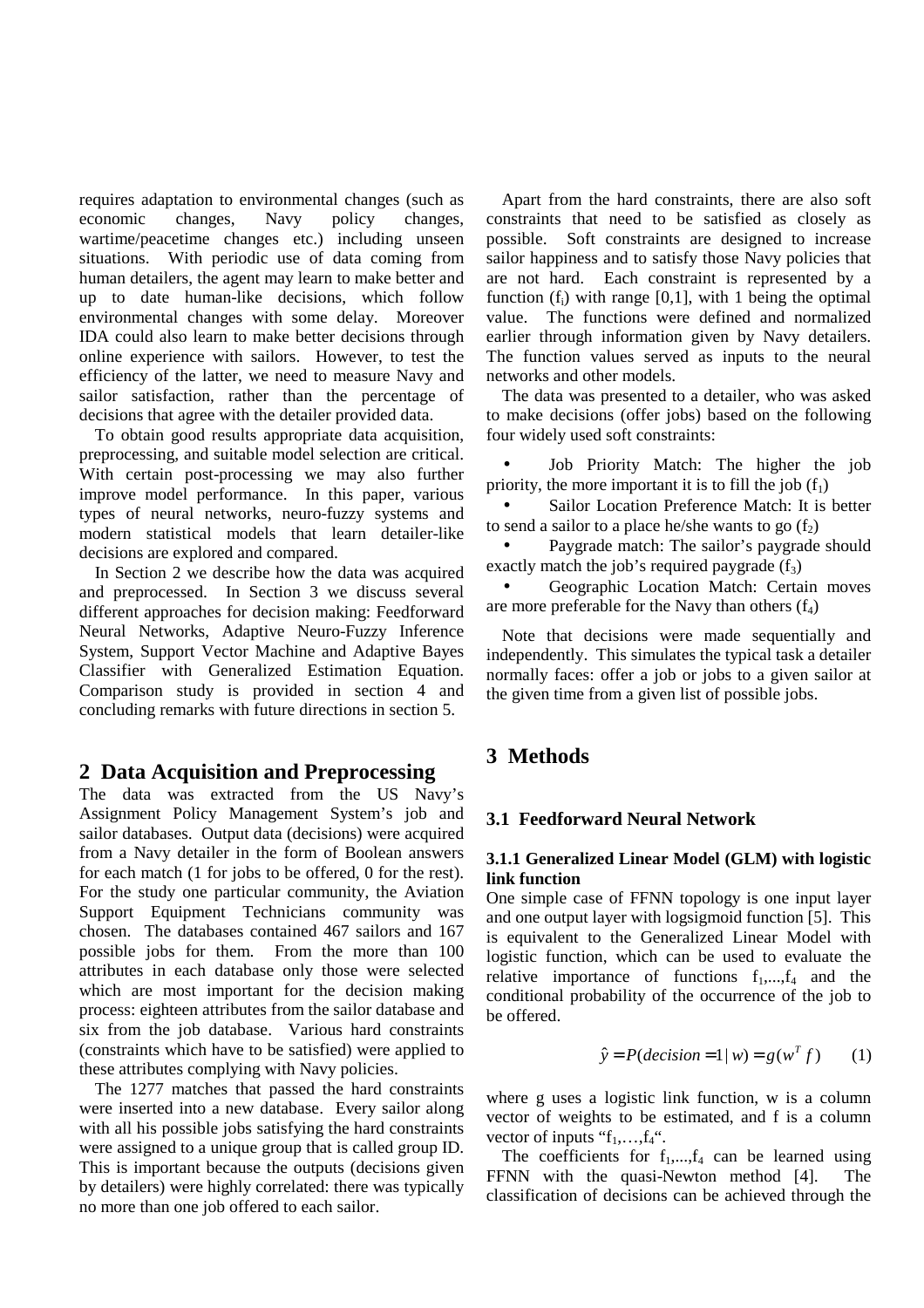best threshold with the largest estimated conditional probability from group data. To setup the best threshold we employed Receiver Operating Characteristic (ROC) to provide the percentage of detections correctly classified and the non-detections incorrectly classified.

#### **3.1.2 Multi Layer Perceptron (MLP)**

To improve the generalization performance the Multi Layer Perceptron with one and two hidden layers with structural learning were employed. Network architectures with different degrees of complexity can be obtained through adapting different types of activation functions, number of hidden nodes, and hidden layers. We used the following performance function [2]:

$$
J = SSE + \lambda \sum |w|
$$
 (2)

where SSE is the Sum of Squared Error,  $\lambda$  is penalty factor, and  $\Sigma |w|$  is complexity penalty term.

To minimize the cost function (2) we used structural learning with forgetting, which can train and prune the network simultaneously, and it yields the best size and structure of the network without the loss of accuracy [11]. By decreasing the effective number of weights during training with forgetting, the danger of overfitting can be reduced. In our study the value of  $\lambda$  in (2) ranged from 0.0001 to 1. Sensitivity analysis was performed through multiple test runs from random starting points to decrease the chance of getting trapped in a local minimum and to find stable results.

For comparison we employed the following learning algorithms: back-propagation with momentum, conjugate gradient, quickprop and delta-delta [6]. The back-propagation with momentum algorithm has the major advantage of speed and is less susceptible to trapping in local minima. Back-propagation adjusts the weights in the steepest descent direction in which the performance function is decreasing most rapidly but it does not necessarily produce the fastest convergence. The search of the conjugate gradient is performed along conjugate directions, which produces generally faster convergence than steepest descent directions. The quickprop algorithm uses information about the second order derivative of the performance surface to accelerate the search. Delta-delta is an adaptive stepsize procedure for searching a performance surface.

#### **3.2 Adaptive Neuro-Fuzzy Inference System**

Applying a neuro-fuzzy inference system to model this real life problem is quite natural because of the similarity to real life human decision-making. Some design issues were set up based on information from Navy experts, while others were learned or experimented with. For the sake of the comparison study IDA's current real valued satisfaction degrees  $(f_1,...,f_4)$  values) for soft constraints were fuzzified. Later we may use linguistic descriptions (low, medium, high, etc.) from human detailers. Even though fuzzification may mean some initial loss of information already included in the  $f_1, \ldots, f_4$  functions, we don't rely on frequent, delicate tuning of those over time as the environment changes.

Based on domain specific knowledge we determined that three triangular membership functions (low, medium, high) for each of the four soft constraints model detailer decisions well, which was verified through experiment. We used a single output, obtained using weighted average defuzzification. All output membership functions had the same type and were either constant or linear (zeroth and first order Sugeno type system). For optimization we used backpropagation and mixed least squares with backpropagation (hybrid) methods. The number of output membership functions ranged from 2 to 243, each of which corresponding to a fuzzy rule. The rules after training were pruned using the rule extraction with Fast Apriori algorithm and combination of rules [3].

Through an adaptive neuro-fuzzy inference system the membership functions are learned, a set of fuzzy rules are created and their weights are adjusted in order to better model the training data. The performance function values are calculated, and classification of decision-making is provided.

#### **3.3 Support Vector Machine**

A Support Vector Machine can apply any kind of network structure and typically uses a kernel function with regularization [10]. SVM tries to find a hyperplane in a high dimensional space that separates training samples of each class while maximizing the minimum distance between the hyperplane and any training samples. We employed a Radial Basis Function (RBF) network structure and the Adatron learning algorithm. The advantage of RBF is that it can place each data sample with Gaussian distribution so as to transform the complex decision surface into a simpler surface and then use linear discriminant functions. The Adatron algorithm substitutes the inner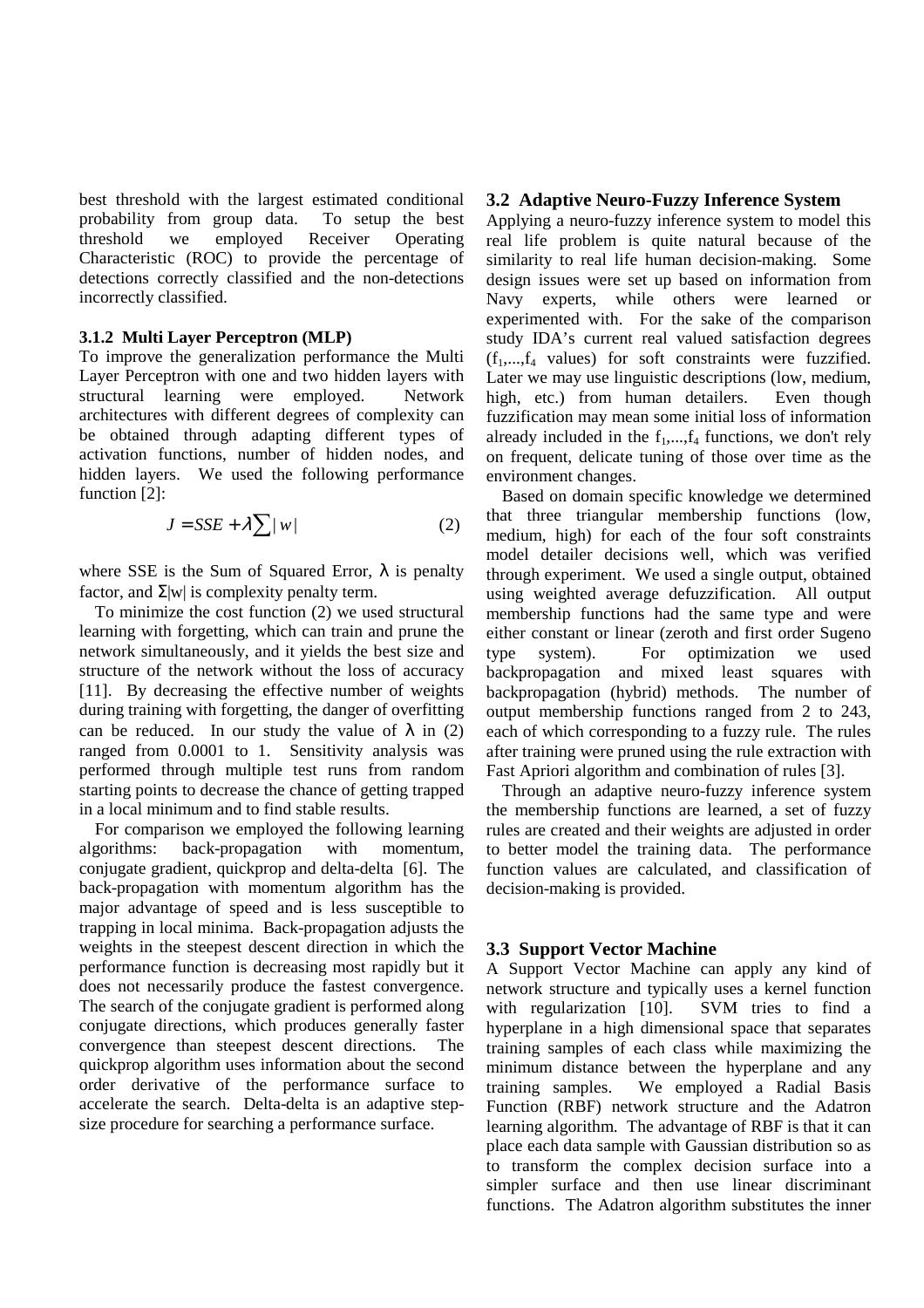product of patterns in the input space with the kernel function of the RBF network. The performance function used was the following:

$$
M = \min_{i} J(x_i) \tag{3}
$$

$$
J(x_i) = \lambda_i \left( \sum_{j=1}^N \lambda_j w_j G(x_i - x_j, 2\sigma^2) + b \right)
$$
 (4)

where  $\lambda_i$  is multiplier, w<sub>i</sub> is weight, G is Gaussian distribution,  $\sigma$  is standard deviation and b is bias.

We chose a common starting multiplier  $(0.15)$ , learning rate (0.70), and a small threshold (0.01). While M is greater than the threshold, we choose a pattern  $x_i$  to perform the update. After update only some of the weights are different from zero (called the support vectors), they correspond to the samples that are closest to the boundary between classes. The Adatron algorithm uses only those inputs for training that are near the decision surface since they provide the most information about the classification so it can prune and adapt a RBF to have an optimal margin. It provides good generalization and generally yields no overfitting problems, so we do not need the cross-validation set to stop training early.

### **3.4 Adaptive Bayes Classifier with Generalized Estimation Equation**

Adaptive Bayes classifiers use a modified Naive Bayes algorithm [8] and are based on the estimations from GEE with an additive noise model. The test sample of the class can be decided by

$$
class(x) = \arg_i \max \{-\log(\sigma_i) - 0.5((x - \mu_i)/\sigma_i)^2\}(5)
$$

where  $\mu_i$ ,  $\sigma_i$  are estimated means and standard deviations of each class from GEE with additive model.

GEE models were developed to extend the GLMs to accommodate correlated data [7]. It can be dynamically used to estimate the effects of the changes over time in covariates (1) (values of f1,...,f4) on the response (decision) with the correlated measurement and give us more insight into what criteria are important to decision-makers and the weight of each. Additive noise model added to the GEE was obtained through Gibbs sampling with Bayesian framework [9]. It can deal with noise and outliers (which partially come from the virtually non-deterministic, subjective nature of human decision making) more efficiently and robustly through treating some outputs as missing values and adding prior distribution to the Gibbs sampling. This can overcome drawbacks of the survey and time delay effects on the output 'decision'. Moreover it estimates the noise through assessments of uncertainty in the posterior probabilities of belonging to classes.

The advantage of AB classifiers is that it can identify attributes most useful for classification through GEE model selection according to the Akaike Information Criteria (AIC). It also counts the correlation structure among the outputs into the estimation of the mean and standard deviation of each class. Moreover it drops the assumption of independence made by Naive Bayes algorithms. All these important pieces of information are partially ignored in other classification methods, which may make biased estimation and lower the reliability of the results.

#### **4 Results and Comparison of Methods**

For implementation we used a Matlab 6.1 [4] environment with at least a 500 MHz Pentium III processor. For comparison study we repeated some of our experiments with Neurosolutions 4.0, which provided supporting results. For data acquisition and preprocessing we used SQL queries with SAS 8.0.

To evaluate model performance we primarily considered the correct decision making rate for the testing set. In this study a decision was considered to be correct if it was the same as the decision given by the surveyed detailer. For reliable results each experiment was repeated 10 times with 10 different initial weights. The reported values were averaged over the runs.

For neural network training we used up to 5000 epochs, but in most cases there were no significant improvements in the performance function after 1000 epochs. For the reported results in Table I we used 1000 epochs.

GLM with logistic link function gives the weight estimation after normalization for the four coefficients: Job Priority Match, Sailor Location Preference Match, Paygrade Match, Geographic Location Match as follows: 0.316, 0.064, 0.358, 0.262 respectively. These values were used together with IDA's current  $f_1, \ldots, f_4$ functions to provide fitness values.

Through structural learning with forgetting MLP with 15 hidden nodes in one hidden layer worked best. As a learning algorithm delta-delta algorithm provided the best results. As activation function logsig and as the value of  $\lambda$  0.001 provided the best result. MLP with two hidden layers were also tested but no significant improvement was observed.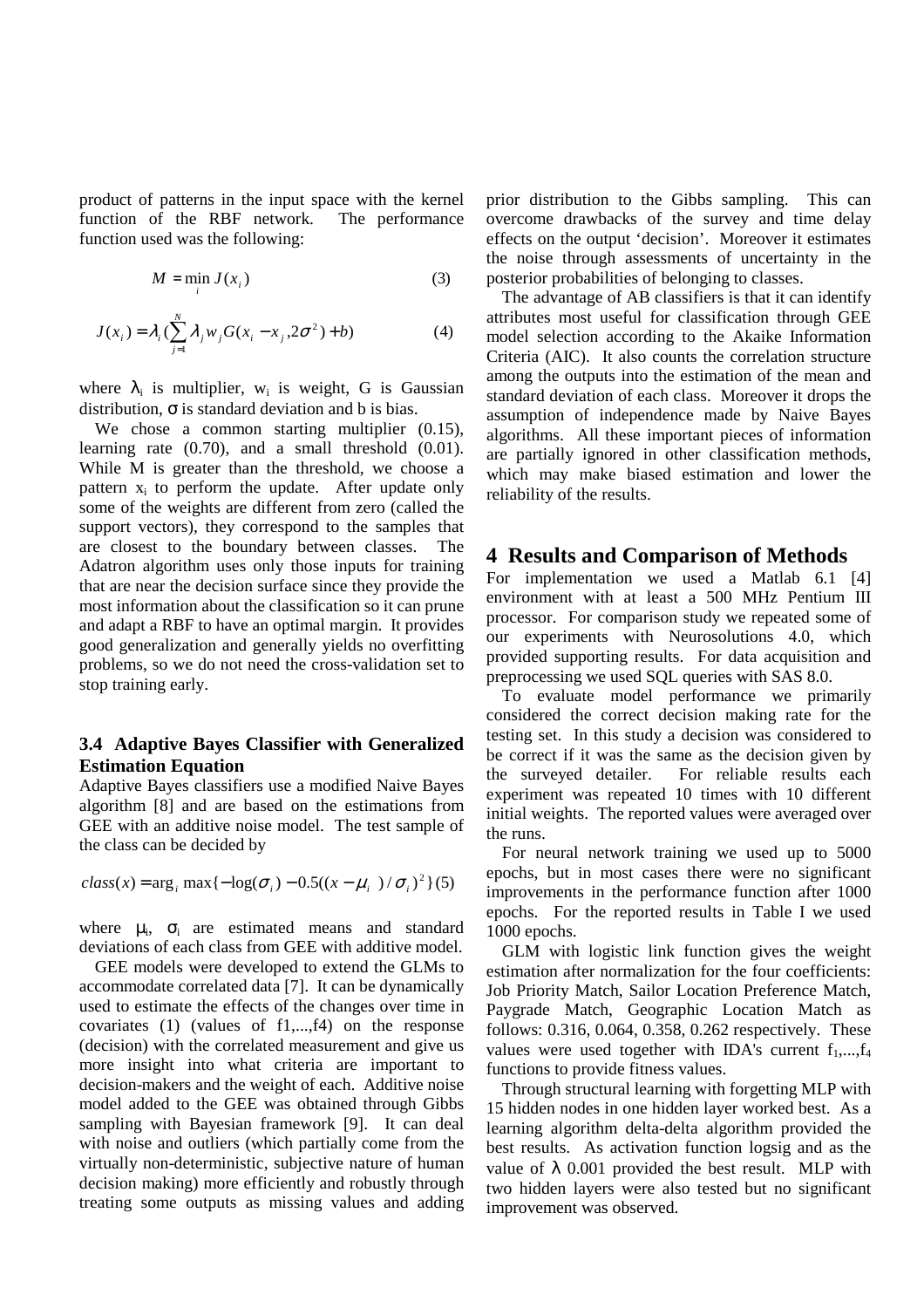For the ANFIS linear output membership functions worked better than constant ones. For optimization function the back-propagation and hybrid method performed similarly regarding the SSE and the classification rate, but the hybrid method's running time was about five times as long as that of the backpropagation's. The ANFIS results in Table I are based on the backpropagation algorithm. Through rule extraction and combination of rules we decreased the number of rules from 81 to 12, which gave nearly as good results as the original rules.

Fig. 1 shows the ANFIS model structure after rule extraction and combination. Its layered structure from left to right is the following: Layer 1. Input neurons: four input neurons for the four soft constraints. Layer 2. Input membership functions: three triangular membership functions for each input neuron. Layer 3. Fuzzy rule left hand sides: each connected to some input membership functions. Layer 4. Output membership functions (right hand sides): the right hand side rules are in one to one relation with the left hand side rules. Layer 5 Aggregated output: each output membership function gets aggregated along with the weight they carry. Layer 6. Output (decision).



Fig. 1. ANFIS network architecture after rule extraction

SVM with RBF as model and Adatron as learning algorithm performed better than the MLP since the training process focuses on the area around the decision surface. Various versions of RBF networks (spread, error rate, etc.) without SVM were also applied but the results were far less encouraging for generalization than SVM with the Adatron algorithm.

To further improve the classification rates we applied our extra knowledge about the data set. The surveyed detailer typically offered no more than one job to each sailor. Offering only a job with the highest output

value could greatly increase the classification rate. Comparison before and after post-processing (using group ID) of the five approaches discussed is shown in Table I. All the reported values are based on 25 % testing set. The table shows that the SVM gave the highest decision making accuracy, but it had relatively high time cost. The performances of AB with GEE and MLP with 15 nodes are also encouraging. MLP also had a very low time cost. The relatively high decision making capability of the ANFIS gives us a reasonable way for future sampling of detailers, which doesn't depend on the delicate noisy tuning of the functions for soft constraints, but its high time cost may make it a poor choice for large data sets. Although the decisionmaking capability of the GLM with logistic link function is the lowest among the reported methods, its low time and architecture complexity may make it a good model candidate in case a large data set becomes available in the future. Moreover this is the method, which mostly exploits the exact definitions of the  $f_1, \ldots, f_4$  functions, so if we can somehow improve the definition of these functions, this model may become a very useful tool for decision making purposes.

Some combination of the provided methods may also be useful to make up the weaknesses of one another. For example, the structural learning with forgetting in MLP generally has good approximation, robustness to noise and requires no preliminary knowledge. However, it provides no explanation of the obtained results, which could be done with fuzzy rules generated by the ANFIS.

Table 1. average Running Times (RT) in seconds, average Correct Decision Making Rates (CDMR) and average Correct Decision Making Rates after Post Processing (PP) for different methods (average of 10 runs)

| Method       | RT.  | <b>CDMR</b>        | PP                 |
|--------------|------|--------------------|--------------------|
| <b>GLM</b>   | 170  | $87.4\% \pm 0.1\%$ | $91.2\% \pm 0.2\%$ |
| MLP          | 227  | $92.3\% \pm 0.1\%$ | $94.3\% \pm 0.2\%$ |
| <b>ANFIS</b> | 3050 | $91.5\% + 0.4\%$   | $93.2\% + 0.3\%$   |
| <b>SVM</b>   | 1425 | 94.5%±1.0%         | $95.5\% \pm 0.6\%$ |
| AB           | 1035 | $93.4\% \pm 0.2\%$ | $95.2\% \pm 0.4\%$ |

Naturally, we can't expect 100% correct classification rate because of the presence of noise from various sources. (Note that in about 1% of the cases the surveyed detailer offered 2 or more jobs to sailors,